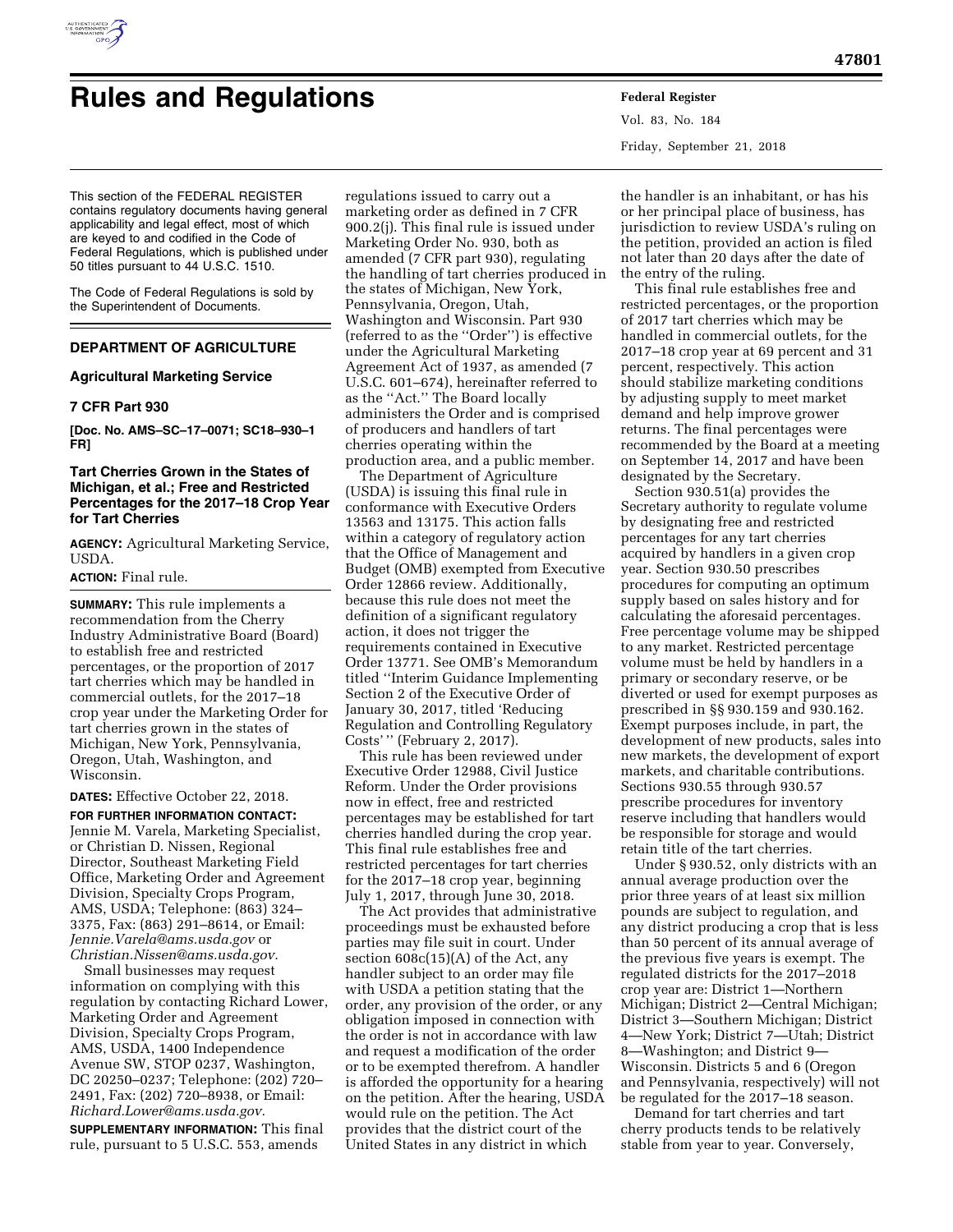annual tart cherry production can vary greatly. In addition, tart cherries are processed and can be stored and carried over from crop year to crop year, further impacting supply. As a result, supply and demand for tart cherries are rarely in balance.

Because demand for tart cherries is inelastic, total sales volume is not very responsive to changes in price. However, prices are very sensitive to changes in supply. As such, an oversupply of cherries would have a sharp negative effect on prices, driving down grower returns. Aware of this economic relationship, the Board focuses on using the volume control provisions in the Order to balance supply and demand to stabilize industry returns.

Pursuant to § 930.50, the Board meets on or about July 1 to review sales data, inventory data, current crop forecasts, and market conditions for the upcoming season and, if necessary, to recommend preliminary free and restricted percentages if anticipated supply would exceed demand. After harvest is complete, but no later than September 15, the Board meets again to update its calculations using actual production data, consider any necessary adjustments to the preliminary percentages, and determine if final free and restricted percentages should be recommended to the Secretary of Agriculture.

The Board uses sales history, inventory, and production data to determine whether there is a surplus and, if so, how much volume should be restricted to maintain optimum supply. The optimum supply represents the desirable volume of tart cherries that should be available for sale in the coming crop year. Optimum supply is defined as the average free sales of the prior three years plus desirable carryout inventory. Desirable carry-out is the amount of fruit needed by the industry to be carried into the succeeding crop year to meet market demand until the new crop is available. Desirable carryout is set by the Board after considering market circumstances and needs. Section 930.151(b) specifies that desirable carry-out can range from zero to a maximum of 100 million pounds.

In addition, USDA's ''Guidelines for Fruit, Vegetable, and Specialty Crop Marketing Orders'' (*[http://](http://www.ams.usda.gov/publications/content/1982-guidelines-fruit-vegetable-marketing-orders) [www.ams.usda.gov/publications/](http://www.ams.usda.gov/publications/content/1982-guidelines-fruit-vegetable-marketing-orders)  [content/1982-guidelines-fruit-vegetable](http://www.ams.usda.gov/publications/content/1982-guidelines-fruit-vegetable-marketing-orders)[marketing-orders](http://www.ams.usda.gov/publications/content/1982-guidelines-fruit-vegetable-marketing-orders)*) specify that 110 percent of recent years' sales should be made available to primary markets each season before recommendations for volume regulation are approved. This requirement is codified in § 930.50(g),

which specifies that in years when restricted percentages are established, the Board shall make available tonnage equivalent to an additional 10 percent of the average sales of the prior three years for market expansion (market growth factor).

After the Board determines optimum supply, desirable carry-out, and market growth factor, it must examine the current year's available volume to determine whether there is an oversupply situation. Available volume includes carry-in inventory (any inventory available at the beginning of the season) along with that season's production. If production is greater than the optimum supply minus carry-in, the difference is considered surplus. This surplus tonnage is divided by the sum of production in the regulated districts to reach a restricted percentage. This percentage must be held in reserve or used for approved diversion activities, such as exports.

The Board met on June 22, 2017 and computed an optimum supply of 282.4 million pounds for the 2017–18 crop year using the average of free sales for the three previous seasons. Regarding the carry-out value, the Board discussed and considered a range of alternatives. One member suggested a carry-out value of 20 million pounds, approximately one tenth of three years' average annual sales. Last year's carry-out was set at 57 million pounds to cover the threemonth gap between calculation of carryout at the end of one season and the availability of fruit for the next season. One member, advocating for 60 million pounds, noted that a carry-out to supply only three months' worth of cherries makes it difficult for processors to serve their customers. Some Board members stated that in the past two seasons, the recommended carry-out was equivalent to approximately three months' sales but the industry ended up with a higher carry-out than anticipated, which puts downward pressure on prices. After the consideration of the alternatives, the Board determined a carry-out of 45 million pounds would be slightly less than the three-month estimate of 60 million pounds and would supply the industry's needs at the beginning of the next season.

The Board subtracted the estimated carry-in of 110.5 million pounds from the optimum supply to calculate the production quantity needed from the 2017–18 crop to meet optimum supply. This number, 171.9 million pounds, was subtracted from the Board's estimated 2017–18 total production (from regulated and unregulated districts) of 259 million pounds to calculate a surplus of 87.1 million pounds of tart

cherries. The Board also complied with the market growth factor requirement by removing 23.7 million pounds (average sales for prior three years of 237.4 million times 10 percent) from the surplus. The adjusted surplus of 63.1 million pounds was then divided by the expected production in the regulated districts (252 million pounds) minus anticipated orchard diversion (12 million pounds) to reach a preliminary restricted percentage of 26 percent for the 2017–18 crop year.

The Board then discussed whether this calculation would provide sufficient supply to grow sales and supply orders that are already scheduled but not yet shipped, including filling remaining orders from USDA purchases. A motion to make an economic adjustment of five million pounds to adjust for USDA sales failed to receive Board support. After the discussion, the Board's preliminary restricted percentage remained at 26 percent (63 million pounds divided by 240 million pounds).

The Board met again on September 14, 2017, to consider final volume regulation percentages for the 2017–18 season. The final percentages are based on the Board's reported production figures and the supply and demand information available in September. In September and going forward, the Board revised the formula for calculating free sales. When the three-year sales average was recalculated in September, the revision lowered the sales average to 205 million pounds, which resulted in a revised optimum supply of 250 million pounds.

The total production for the 2017–18 season was 270.4 million pounds, 11.4 million pounds above the Board's June estimate. In addition, growers diverted 11.7 million pounds in the orchard, leaving 258.7 million pounds available to market, 251.1 million pounds of which are in the restricted districts. Using the actual production numbers, and accounting for the recommended desirable carry-out and economic adjustment, as well as the market growth factor, the restricted percentage was recalculated.

The Board subtracted the carry-in figure used in June of 110.5 million pounds from the optimum supply of 250 million pounds to determine 139.5 million pounds of 2017–18 production would be necessary to reach optimum supply. The Board subtracted the 139.5 million pounds from the actual production of 270.4 million pounds, resulting in a surplus of 130.9 million pounds of tart cherries. The Board also recommended an economic adjustment to adjust the supply in anticipation of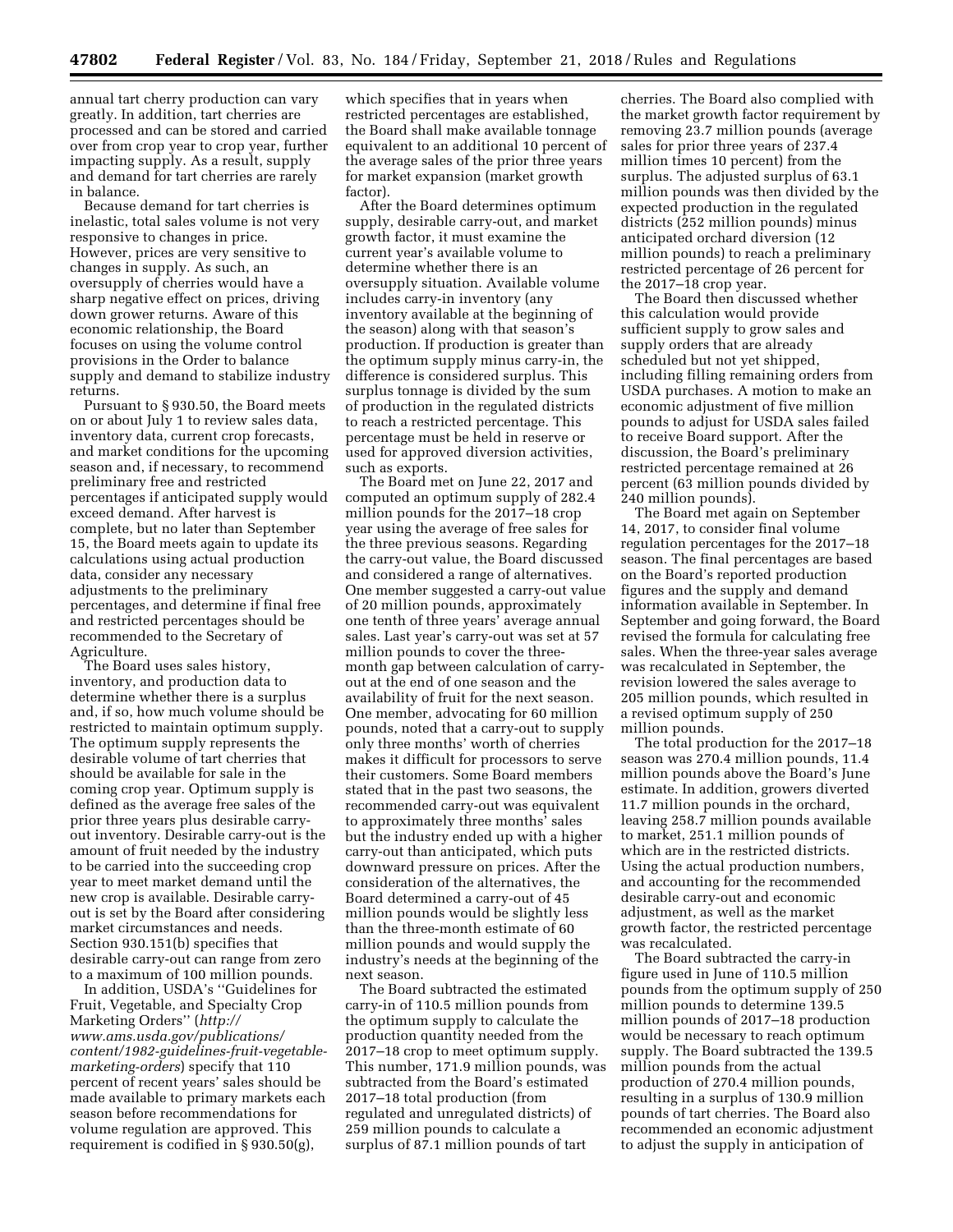increased sales from market expansion, new markets, and growth from the short crop this season in Europe. The surplus was then reduced by subtracting the economic adjustment of 33 million pounds and the market growth factor of

20.5 million pounds, resulting in an adjusted surplus of 77.4 million pounds. The Board then divided this final surplus by the available production of 251.1 million pounds in the regulated districts (262.8 million pounds minus

11.7 million pounds of in-orchard diversion) to calculate a restricted percentage of 31 percent with a corresponding free percentage of 69 percent for the 2017–18 crop year, as outlined in the following table:

|                            | Millions of<br>pounds |
|----------------------------|-----------------------|
| <b>Final Calculations:</b> |                       |
|                            | 205.0                 |
|                            | 45.0                  |
|                            | 250.0                 |
|                            | 110.5                 |
|                            | 139.5                 |
|                            | 270.4                 |
|                            | 130.9                 |
|                            | 33.0                  |
|                            | 20.5                  |
|                            | 77.4                  |
|                            | 262.8                 |
|                            | 11.7                  |
|                            | 251.1                 |
| Final Percentages:         | Percent               |
|                            | 31                    |
|                            | 69                    |

The primary purpose of setting restricted percentages is an attempt to bring supply and demand into balance. If the primary market is oversupplied with cherries, grower prices decline substantially. Restricted percentages have benefited grower returns and helped stabilize the market as compared to those seasons prior to the implementation of the Order. The Board believes the available information indicates that a restricted percentage should be established for the 2017–18 crop year to avoid oversupplying the market with tart cherries. Consequently, based on its discussion of this issue and the result of the above calculations, the Board recommended final percentages of 69 percent free and 31 percent restricted by a vote of 18 in favor and 1 opposed.

The initial restriction percentage of 26 percent was lower than the final restriction of 31 percent. One factor affecting this change was the final production numbers that came in above the Board's June estimate. Additionally, in September the Board revised the formula for calculating the three-year sales average, which will be used going forward. The revision in the calculation of the free sales average lowered the sales calculation from the preliminary 237.4 million pounds to the final average of 205 million pounds. The desired carry-out remained the same at 45 million pounds, resulting in a revised optimum supply of 250 million

pounds, down from the June calculation of 282.4 million pounds.

At the Board meeting on September 14, an economic adjustment of 33 million pounds was recommended in the Optimum Supply Formula (OSF). Several members indicated the factors in the marketplace prompted the need to make this economic adjustment to maintain market growth. These factors include serving new and expanded markets, a year over year increase in sales, and the expectation of increased sales as a result of a smaller than normal tart cherry crop in Europe this season.

One member opposed to the proposed restriction expressed opposition to the definition of sales used in the OSF. In particular, the member expressed concern that the definition of sales is misrepresented by not including imported cherries in the sales average, thus not capturing overall supply and demand. Another member agreed with this concern but did not oppose the proposed OSF calculation.

A motion was made to re-open the discussion about the OSF and consider an adjustment for imports. However, the motion failed to gain enough support for further discussion. One member indicated that the issue of imports continues to be a top priority for discussion and will be revisited moving forward into the winter season.

After reviewing the available data and considering the concerns expressed, the Board determined that a 31 percent restriction would meet sales needs and establish some reserves without

oversupplying the market. Thus, the Board recommended establishing final percentages of 69 percent free and 31 percent restricted. The Board could meet and recommend the release of additional volume during the crop year if conditions so warranted. The Secretary finds, from the recommendation and supporting information supplied by the Board, that designating final percentages of 69 percent free and 31 percent restricted will tend to effectuate the declared policy of the Act, and so designates these percentages.

#### **Final Regulatory Flexibility Analysis**

Pursuant to requirements set forth in the Regulatory Flexibility Act (RFA) (5 U.S.C. 601–612), the Agricultural Marketing Service (AMS) has considered the economic impact of this action on small entities. Accordingly, AMS has prepared this final regulatory flexibility analysis.

The purpose of the RFA is to fit regulatory actions to the scale of businesses subject to such actions in order that small businesses will not be unduly or disproportionately burdened. Marketing orders issued pursuant to the Act, and rules issued thereunder, are unique in that they are brought about through group action of essentially small entities acting on their own behalf.

There are approximately 600 producers of tart cherries in the regulated area and approximately 40 handlers of tart cherries who are subject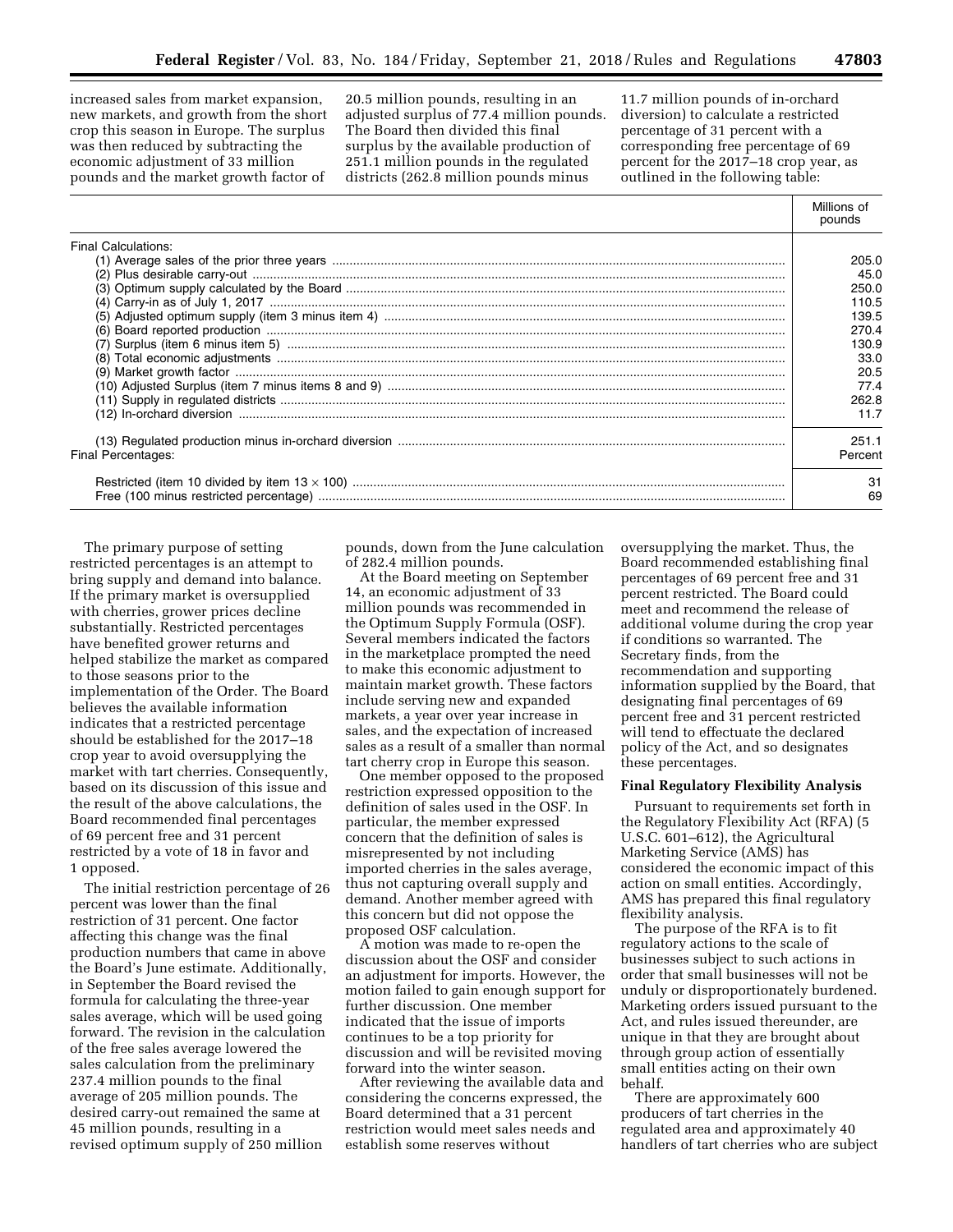to regulation under the Order. Small agricultural producers are defined by the Small Business Administration (SBA) as those having annual receipts of less than \$750,000, and small agricultural service firms have been defined as those whose annual receipts are less than \$7,500,000 (13 CFR 121.201).

According to the National Agricultural Statistics Service (NASS) and Board data, the average annual grower price for tart cherries utilized for processing during the 2016–17 season was approximately \$0.273 per pound. With total utilization at approximately 323.1 million pounds for the 2016–17 season, the total 2016–17 value of the crop utilized for processing is estimated at \$88.2 million. Dividing the crop value by the estimated number of producers (600) yields an estimated average receipt per producer of \$147,000. This is well below the SBA threshold for small producers. A free on board (f.o.b.) price of \$0.83 per pound for frozen tart cherries, which make up the majority of processed tart cherries, is a good estimate to represent the range of prices reported by the Food Institute during the 2017–2018 season. Multiplying the f.o.b. price by total utilization of 323.1 million pounds results in an estimated handler-level tart cherry value of \$268 million. Dividing this figure by the number of handlers (40) yields an estimated average annual handler receipts of \$6.7 million, which is below the SBA threshold for small agricultural service firms. Assuming a normal distribution, the majority of producers and handlers of tart cherries may be classified as small entities.

The tart cherry industry in the United States is characterized by wide annual fluctuations in production. According to NASS, the pounds of tart cherry production utilized for processing for the years 2014 through 2016 were 304 million, 253 million, and 329 million, respectively. Because of these fluctuations, supply and demand for tart cherries are rarely equal.

Demand for tart cherries is inelastic, meaning changes in price have a minimal effect on total sales volume. However, prices are very sensitive to changes in supply, and grower prices vary widely in response to the large swings in annual supply. Grower prices per pound for processed utilization have ranged from a low of \$0.073 in 1987 to a high of \$0.549 per pound in 2012.

Because of this relationship between supply and price, oversupplying the market with tart cherries would have a sharp negative effect on prices, driving down grower returns. Aware of this economic relationship, the Board

focuses on using the volume control authority in the Order to align supply with demand and stabilize industry returns. This authority allows the industry to set free and restricted percentages as a way to bring supply and demand into balance. Free percentage cherries can be marketed by handlers to any outlet, while restricted percentage volume must be held by handlers in reserve, diverted, or used for exempted purposes.

This rule controls the supply of tart cherries by establishing percentages of 69 percent free and 31 percent restricted for the 2017–18 crop year. These percentages should stabilize marketing conditions by adjusting supply to meet market demand and help improve grower returns. This action will regulate tart cherries handled in Michigan, New York, Utah, Washington, and Wisconsin. The authority for this action is provided in §§ 930.50, 930.51(a), and 930.52. The Board recommended this action at a meeting on September 14, 2017.

This rule will result in some fruit being diverted from the primary domestic markets. However, as mentioned earlier, the USDA's ''Guidelines for Fruit, Vegetable, and Specialty Crop Marketing Orders'' (*[http://www.ams.usda.gov/publications/](http://www.ams.usda.gov/publications/content/1982-guidelines-fruit-vegetable-marketing-orders) [content/1982-guidelines-fruit-vegetable](http://www.ams.usda.gov/publications/content/1982-guidelines-fruit-vegetable-marketing-orders)[marketing-orders](http://www.ams.usda.gov/publications/content/1982-guidelines-fruit-vegetable-marketing-orders)*) specify that 110 percent of recent years' sales should be made available to primary markets each season before recommendations for volume regulation are approved. The quantity that will be available under this regulation is greater than 110 percent of the average quantity shipped in the prior three years.

In addition, there are secondary uses available for restricted fruit, including the development of new products, sales into new markets, the development of export markets, and being placed in reserve. While these alternatives may provide different levels of return than the sales to primary markets, they play an important role for the industry. The areas of new products, new markets, and the development of export markets utilize restricted fruit to develop and expand the markets for tart cherries. In 2016–17, these activities accounted for over 37 million pounds in sales, 15.6 million of which were exports.

Placing tart cherries into reserves is also a key part of balancing supply and demand. Although handlers bear the handling and storage costs for fruit in reserve, reserves stored in large crop years are used to supplement supplies in short crop years. The reserves allow the industry to mitigate the impact of oversupply in large crop years, while

allowing the industry to maintain supply to markets in years when production falls below demand. Further, storage and handling costs are more than offset by the increase in price when moving from a large crop to a short crop year.

In addition, the Board recommended a carry-out of 45 million pounds and made a demand adjustment of 33 million pounds in order to make the regulation less restrictive. The domestic market will have an ample supply of tart cherries, even with this restriction. There are 110.5 million pounds of carryin, 7.7 million pounds of production in the unregulated districts, and there will be 173.7 million pounds of free tonnage from the regulated districts, leaving 291.8 million pounds of fruit available to the domestic market. Consequently, it is not anticipated that this regulation will unduly burden growers or handlers.

While this action could result in some additional costs to the industry, these costs are more than outweighed by the benefits. The purpose of setting restricted percentages is to attempt to bring supply and demand into balance. If the primary market (domestic) is oversupplied with cherries, grower prices decline substantially. Without volume control, the primary market would likely be oversupplied, resulting in lower grower prices.

The three districts in Michigan, along with the districts in New York, Utah, Washington, and Wisconsin, are the restricted areas for this crop year, and have a combined total production of 262.8 million pounds. A 31 percent restriction, after removing the 11.7 million pounds for in-orchard diversion, means 173.3 million pounds will be available to be shipped to primary markets from these five states. The 173.3 million pounds from the restricted districts, 7.7 million pounds from the unrestricted districts (Oregon and Pennsylvania), and the 110.5-millionpound carry-in inventory will make a total of 291.5 million pounds available as free tonnage for the primary markets. This is less than the 306 million pounds of free tonnage made available last year. However, this will be enough to cover 260 million pounds of Board reported sales in 2016–2017, while providing substantial carry-out. Further, the Board could meet and recommend the release of additional volume during the crop year if conditions so warrant.

Prior to the implementation of the Order, grower prices often did not cover the cost of production. The most recent costs of production determined by representatives of Michigan State University are an estimated \$0.33 per pound. To assess the impact that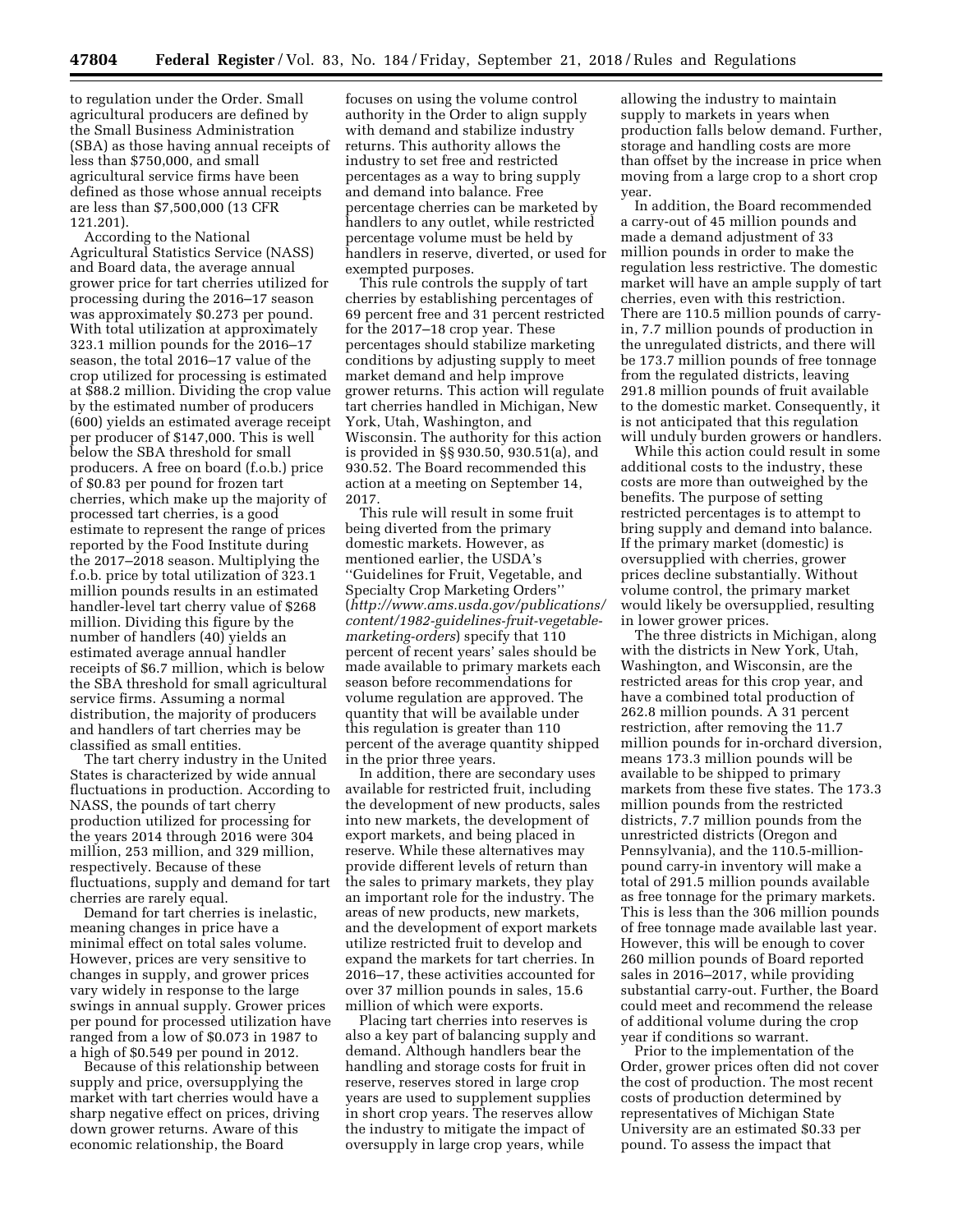volume control has on the prices growers receive for their product, an econometric model has been developed. Based on the model, the use of volume control will have a positive impact on grower returns for this crop year. With volume control, grower prices are estimated to be approximately \$0.05 per pound higher than without restrictions. In addition, absent volume control, the industry could start to build large amounts of unwanted inventories. These inventories would have a depressing effect on grower prices.

Retail demand is assumed to be highly inelastic, which indicates that changes in price do not result in significant changes in the quantity demanded. Consumer prices largely do not reflect fluctuations in cherry supplies. Therefore, this regulation should have little or no effect on consumer prices and should not result in a reduction in retail sales.

The free and restricted percentages established by this rule provide the market with optimum supply and apply uniformly to all regulated handlers in the industry, regardless of size. As the restriction represents a percentage of a handler's volume, the costs, when applicable, are proportionate and should not place an extra burden on small entities as compared to large entities.

The stabilizing effects of this action benefit all handlers by helping them maintain and expand markets, despite seasonal supply fluctuations. Likewise, price stability positively impacts all growers and handlers by allowing them to better anticipate the revenues their tart cherries will generate. Growers and handlers, regardless of size, benefit from the stabilizing effects of this restriction. In addition, the carry-out should provide processors enough supply to meet market needs going into the next season.

The Board considered alternatives in its preliminary restriction discussions that affected this action. The Board had extensive discussions on carry-out inventory alternatives. The alternatives included four motions that failed to pass, ranging from carry-out inventory of 20 million pounds to 55 million pounds. The Board determined that if the carry-out number was too large, it could have a negative impact on grower returns. Some members were concerned that processors would not have enough fruit to maintain sales before the new crop was available. After consideration of the alternatives, the Board recommended a carry-out of 45 million pounds.

Regarding demand, the Board began in June with a sales average of 237.4

million pounds. However, in September the Board revised the formula for calculating the sales average going forward. This modification will provide a more accurate calculation of free sales each year. This revision lowered the three-year sales average for the final calculation made at the September meeting to 205 million pounds.

Additionally, at the September meeting, Board members discussed an expectation of increased sales over the coming year. This anticipated increase is from serving new and expanded markets and to adjust for a smaller than normal tart cherry crop in Europe this season. In order to avoid undersupplying the market, the Board determined that the calculation of the optimum supply should include an additional adjustment to account for the growth in new markets, market expansion, and the crop shortage in Europe. The Board could accept the calculated surplus without any change. After discussion, an adjustment of an additional 33 million pounds was made to the 2017–18 available supply of tart cherries as it was determined that this amount would best meet the industry's sales needs. A motion to re-open the discussion and consider a further adjustment for imports was made, but the motion failed to receive support. Thus, the alternatives were rejected.

In accordance with the Paperwork Reduction Act of 1995 (44 U.S.C. Chapter 35), the Order's information collection requirements have been previously approved by OMB and assigned OMB No. 0581–0177, Tart Cherries Grown in the States of Michigan, New York, Pennsylvania, Oregon, Utah, Washington, and Wisconsin. No changes are necessary in those requirements as a result of this action. Should any changes become necessary, they would be submitted to OMB for approval.

This action will not impose any additional reporting or recordkeeping requirements on either small or large tart cherry handlers. As with all Federal marketing order programs, reports and forms are periodically reviewed to reduce information requirements and duplication by industry and public sector agencies.

As noted in the initial regulatory flexibility analysis, USDA has not identified any relevant Federal rules that duplicate, overlap, or conflict with this final rule. One of the public comments received did reference the initial regulatory flexibility analysis. A review of that comment is included below as part of the review of all public comments received.

AMS is committed to complying with the E-Government Act, to promote the use of the internet and other information technologies to provide increased opportunities for citizen access to Government information and services, and for other purposes.

In addition, the Board's meetings were widely publicized throughout the tart cherry industry, and all interested persons were invited to attend the meetings and participate in Board deliberations on all issues. Like all Board meetings, the June 22, 2017, and September 14, 2017, meetings were public meetings, and all entities, both large and small, were able to express views on this issue.

A proposed rule concerning this action was published in the **Federal Register** on May 11, 2018 (83 FR 21941). Copies of the rule were sent via email to all Board members and tart cherry handlers. Finally, the rule was made available through the internet by USDA and the Office of the Federal Register. A 30-day comment period ending June 11, 2018, was provided to allow interested persons to respond to the proposal. Two comments were received.

Both comments point to an increase in imports as a reason for opposing this action. One commenter referenced imports as being well over 200 million pounds of raw product equivalency, and the other commenter stated imports are over 250 million pounds a year. One commenter noted it was impossible to determine a equilibrium point without acknowledging the total market and the volume of imports and suggested imported cherries may be replacing domestic product pound for pound. The other commenter noted imports are growing faster than U.S. sales.

AMS's analysis of data from the Foreign Agricultural Service's Global Agricultural Trade System (GATS) indicates a raw product equivalent quantity of 260 million pounds of tart cherry products were imported into the U.S. in 2017. The imported volume has remained at 230 million pounds or higher since 2014. Tart cherry juice concentrate represents by far the largest segment of imports and has experienced tremendous growth since 2012.

Under the Order, when computing and determining final percentages for recommendation to the Secretary, the Board must give consideration to several factors, including supplies of competing commodities and economic factors having a bearing on cherry markets. The Board is aware of the volume of imported cherries products, and at the meetings on June 22, 2017, and September 14, 2017, the Board discussed the economic impact of